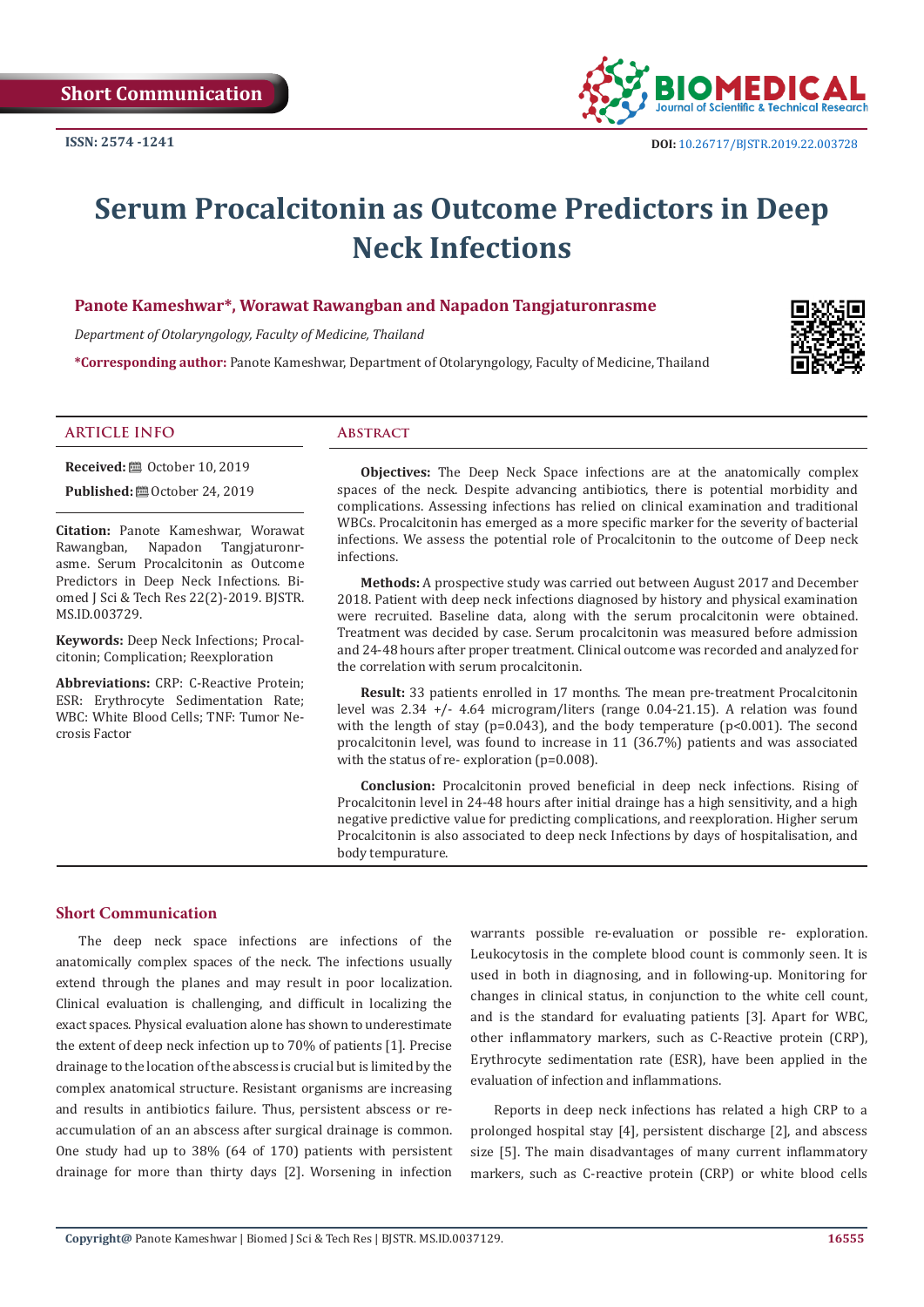(WBC), is the lack of specificity for bacterial infections [6,7]. Procaicitonin is the precursor of the Calcitonin hormone and has emerged in the 1990s as the inflammation marker in vary aspects as it rises in response to an inflammation. Assicot et al. [8] first detected high serum procalcitonin in infections, in early 1993 [8]. Procatcitonin concentration increases in bacterial infections. It is a potentially useful marker for distinguishing between bacterial and viral infections [9-11]. Procalcitonin is produced in response to endotoxin or mediators released in response to bacterial infections, that is, interleukin-18, tumor necrosis factor (TNF)-a, and interleukin-6 and strongly correlates with extent and severity of bacterial infections [12]. Multiple studies have demonstrated that serum level of Procalcitonin markedly increased in patients with bacterial infection and remain low during viral infections [6].

There is a potential knowledge of procalcitonin to the specific area, in both the pre- and post-treatment period. As to our knowledge, there is no study specific to deep neck infections. Given that evaluating the post-treatment of deep neck infections js critical, and the standard clinical examination and WBC is not specific, Procalcitonin may have benefits as it is specific to bacterial infection, and thus, may predict severity or reflect ongoing infections. The main objectives are to study whether rising of procalcitonin after 24-48 hours of treatment, presumably from ongoing infection, correlates with the complications, the re-exploration, and length of hospital stay of deep neck infections. Other objectives include to study whether the level of procalcitonin correlates with the severity of deep neck infections, which are determined by factors of body temperature, white blood cells, absolute neutrophil count, previous antibiotics, co-morbidities, abscess size, status of multiple space infections, status of microbiological positive, length of hospital stay, size of abscess, and status of surgical case.

# **Material and Method**

This was a prospective, cohort study, carried out in a tertiarycare, university-based hospital, in Bangkok, between August 2017 and December 2018. This study was approved by the Institutional Review Board of the Faculty of Medicine, Chulalongkorn University (Certificate of Approval CoA 733/59).

Inclusion criteria included the following:

- a. Clinical diagnosis of Deep neck infections.
- b. Age 18 and above.
- c. Admission to the facility.

Exclusion criteria included the following:

a. Any with other site of infection apart the deep neck spaces.

b. Those with causes of known raising or lowering procalcitonin, which are, End-stage-renal-disease (GFR <15

mL/min/1.73 m<sup>2</sup> or dialysis), Recent (2 months) of trauma or surgical procedure, Thyroid malignancy, and history of organ failure. Those who wish not to participate were also excluded.

All eligible patients were collected baseline data, including gender, age, personal history of disease, duration of symptoms, and previous medication were obtained. CBC and other basic laboratory ware done at admission, along with the serum procalcitonin at the same time. Imaging was not mandatory and performed in case of uncertain localization, or suspected multiple space infections. Treatment strategy follow standard of care, include empirically intravenous antibiotics and prompt surgical procedure as indicated. The standard indications for surgical drainage are an air-fluid level, a threatened airway from the abscess, or failure to respond to 48- 72 hours of intravenous antibiotics [3]. The patients' blood was routinely examined 24-48 hours after either treatment, either antibiotics alone, or surgical drainage, which serum procalcitonin was also repeated. The length of hospital-stay, and if present, the complications were noted. All patients were closely monitored for the airway obstruction, and definite airway management was performed if necessary. All patients were treated and discharged disregarded to the procalcitonin level, by the same team of surgeons. The blood sampling was standardly done by the same team of nurses and laboratory technicians. A total of 33 patients enrolled in 17 months between August 2017, and December 2018.

Their demographic data, length of stay, length of symptoms, underiying history, laboratory assessments, bacteriologic results, radiologic findings, treatment outcome, and complications were reviewed and analysed. The space involved were described standardly and were organized by their location: face (buccal, canine, masticator, parotid), suprahyoid neck (peritonsillar, submandibular, sublingual, parapharyngeal), infrahyoid neck (anterior visceral), and along the length of the neck (retropharyngeal, danger, prevertebral, carotid). Results were aimed to assess the role of procalcitonin in patients with Deep neck infections. The relation of the Procalcitonin to the patients' history, radiologic data, and bacteriologic data, were calculated. The rising of Procalcitonin was also assessed to predict treatment outcomes. The relation between the Procalcitonin and the results of the treatment, including the length of stay, the rate of complication, and the rate of re-exploration, were analysed as the primary outcome. The secondary outcomes were its relation to the severity including, the length of symptoms prior to arrival, body temperature, neutrophil count, previous antibiotics status, co-morbidities, abscess diameter, multiple space infections, positive culture, and status of surgical condition. Rising of the procalcitonin was also assessed in relation to the treatment results, including the length of stay, the rate of complication, and the rate of re-exploration. A Receiver Operating Characteristic (ROC) curve analysis was calculated for a cut-point to predict the treatment outcomes.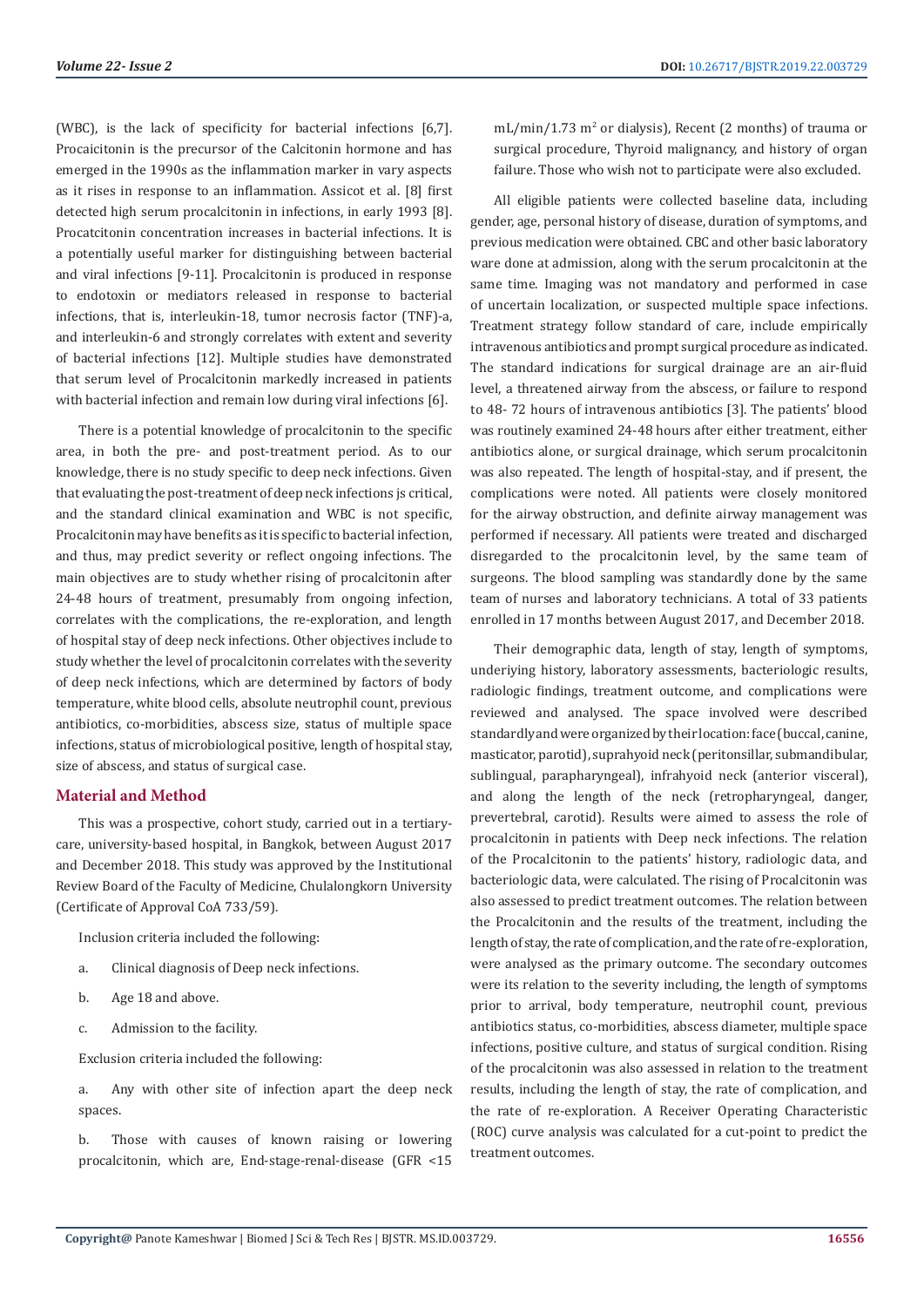## **Results**

A total of 33 patients enrolled in 17 months between August 2017 and December 2018. A normality was determined by the Shapiro-Wilk test, A non- normal distribution was calculated, and thus, non-parametric statistics were applied. The baseline characteristics is shown in Table 1. The categorical variables are listed in frequency and percentages. The continuous variables were listed in mean + SD or median (Inter-quartile range; |QR). Prior to admission, 11 of the 33 patients had taken previous oral antibiotics. Diabetes mellitus (8 cases), and HIV infection (2 cases) were the common associated medical comorbidities. Laboratory investigation revealed leukocytosis. The mean white cell count was 15,680 per mcL of blood. The mean initial procalcitonin level was 2.34 e/L. Infection was mostly diagnosed in the peritonsillar space in 6 cases, the submandibular space in 5 cases, and the parapharyngeal space in 4 cases. Table 2 listed the space involvement of the 33 patients. Infection was found to involve in two or more space in 6 cases. Twenty-five cases (75.8%) was treated surgically. Of the 25 cases treated surgically, 3 did not obtained pus, and 10 did not produce any organism on aerobic culture, The organism from the remaining 12 cases consisted of Klebsiella pneumoniae in 2 cases, Escherichia coli in 2 cases, and Enterococcus faecium, Staphylococcus epidermidis, Group C Streptococcus, Group G Streptococcus, Streptococcus constellatus, Porphyromonas sp. and Salmonella sp., in one case each.

| <b>Characteristics</b>                          | All Patients (n=33)                 |  |  |  |
|-------------------------------------------------|-------------------------------------|--|--|--|
| Age-yr                                          | $44.94 \pm 16.82$                   |  |  |  |
| Male sex $ (\%)$                                | 19 (57.6)                           |  |  |  |
| <b>Preexisting Condition</b>                    |                                     |  |  |  |
| $DM - (\%)$<br>8(24.2)                          |                                     |  |  |  |
| Immunocompromise Host - (%)                     | 3(9.1)                              |  |  |  |
| Immunodeficiency                                | 2(6.1)                              |  |  |  |
| Still's disease                                 | 1(3.0)                              |  |  |  |
| Duration of the onset (days)                    | $6.82 + (-5.78)$                    |  |  |  |
| Previous AT8 - (%)                              | 11 (33.3)                           |  |  |  |
| <b>Physiological Variables</b>                  |                                     |  |  |  |
| Fever (BT≥37.8) – (%)                           | 17(51.5)                            |  |  |  |
| Body temperature - Celsius                      | $37.77 + (-0.93)$                   |  |  |  |
| WBC count — per mcL of blood                    | $15,687.27 + (-8,276.64)$           |  |  |  |
| Absolute neutrophil count - per µL<br>of blood  | $12,528.24 + (-8,195.81)$           |  |  |  |
|                                                 | <b>Procalcitonin Level</b>          |  |  |  |
| Pre-treatment Procalcitonin level<br>$-\mu$ g/L | 2.34 +/- 4.64 (range 0.04-21.15)    |  |  |  |
| Post-treatment Procalcitonin level<br>$\mu$ g/L | $2.87 + (-6.45)$ (range 0.03-27.70) |  |  |  |
| $CT$ done $ (\%)$                               | 19 (57.6)                           |  |  |  |
| Abscess found in CT scan $ \left(\% \right)$    | 16 (84.2)                           |  |  |  |
| Average abscess diameter - cm                   | $3.63 + (-1.86)$                    |  |  |  |
| <b>Space Involvement</b>                        |                                     |  |  |  |

**Table 1:** Baseline characteristics of patients.

| Multiple space involvement $-(\%)$<br>6(18.2) |  |  |  |
|-----------------------------------------------|--|--|--|
| 27(81.1)                                      |  |  |  |
| <b>Treatment Results</b>                      |  |  |  |
| 25(75.8)                                      |  |  |  |
| 8(24.2)                                       |  |  |  |
| 5(15.2)                                       |  |  |  |
| 4                                             |  |  |  |
| 1                                             |  |  |  |
| $11.02 + (-10.51)$ (Range 2-49)               |  |  |  |
|                                               |  |  |  |

**Table 2:** Distribution of the spaces involved.

| <b>Space</b>      | $N = 33$<br>$(100\%)$ | Remark                                                                    |
|-------------------|-----------------------|---------------------------------------------------------------------------|
| Peritonsillar     | $6(18.1\%)$           | 2/6 had procalcitonin rising                                              |
| Multiple spaces   | $6(18.1\%)$           | 4/6 had procalcitonin rising. Of those<br>4, 2 had been re-explored.      |
| Submandibular     | $5(15.2\%)$           | 1/5 had procalcitonin rising, which<br>also had been re-explored.         |
| Parapharyngeal    | 4 (12.1%)             | 2/4 had procalcitonin rising.                                             |
| Prevertebral      | $3(9.1\%)$            | 1/3 had procalcitonin rising, which<br>also complicated to mediastinitis. |
| Retropharyngeal   | $2(6.1\%)$            | 1/2 had procalcitonin rising, which<br>also had been re-explored.         |
| Masticator        | $2(6.1\%)$            |                                                                           |
| Parotid           | $2(6.1\%)$            |                                                                           |
| Submental         | $1(3.0\%)$            |                                                                           |
| <b>Buccal</b>     | $1(3.0\%)$            |                                                                           |
| Anterior visceral | $1(3.0\%)$            |                                                                           |

The second procalcitonin level, was sampled after the treatment 24-48 hours. Comparing to the patient's own initial level, the posttreatment Procalcitonin was found to increase in 11 (33.7%) of the patients, while 22 (66.6%) did not. A Fisher's Exact test was calculated for the correlation between the status of procalcitonin rising, and the complications. The complications were found in 5 (15.1%) cases, with 4 as persistent infection requiring reexploration for drainage, and 1 as mediastinitis. All of the 5 cases with complications had a rising in post- treatment procalcitonin level, The rising of procalcitonin has a 1.00 sensitivity (95%CI 0.56-1.00) and 0.78 specificity (95%CI 0.60-0.89) in detecting complication cases. Most of the complications, 4 from 5 cases, were re-exploration. The sensitivity and specificity for those cases, are 1.00 (95%CI 0.51-1.00) and 0.75 (95%CI 0.57-0.87), respectively. Among the 22 cases which did not have a rising in procalcitonin, no case had any complication (Table 3). The rising of procalcitonin was also shown to be in association with the status of re-exploration, and complications, with a statistically significance (Table 3). The group with procaicitonin rising also had a longer hospitalization at an average of 14.3 days, compared to 9.36 days of the non-rising group. Spearman's rank correlation determines the relationship between the initial Procaicitonin level and the continuous variables of length of stay, body temperature, WBC count, absolute neutrophil count, and abscess diameter. The results are shown in Table 4, as the procalcitonin is related directly to all of the factors.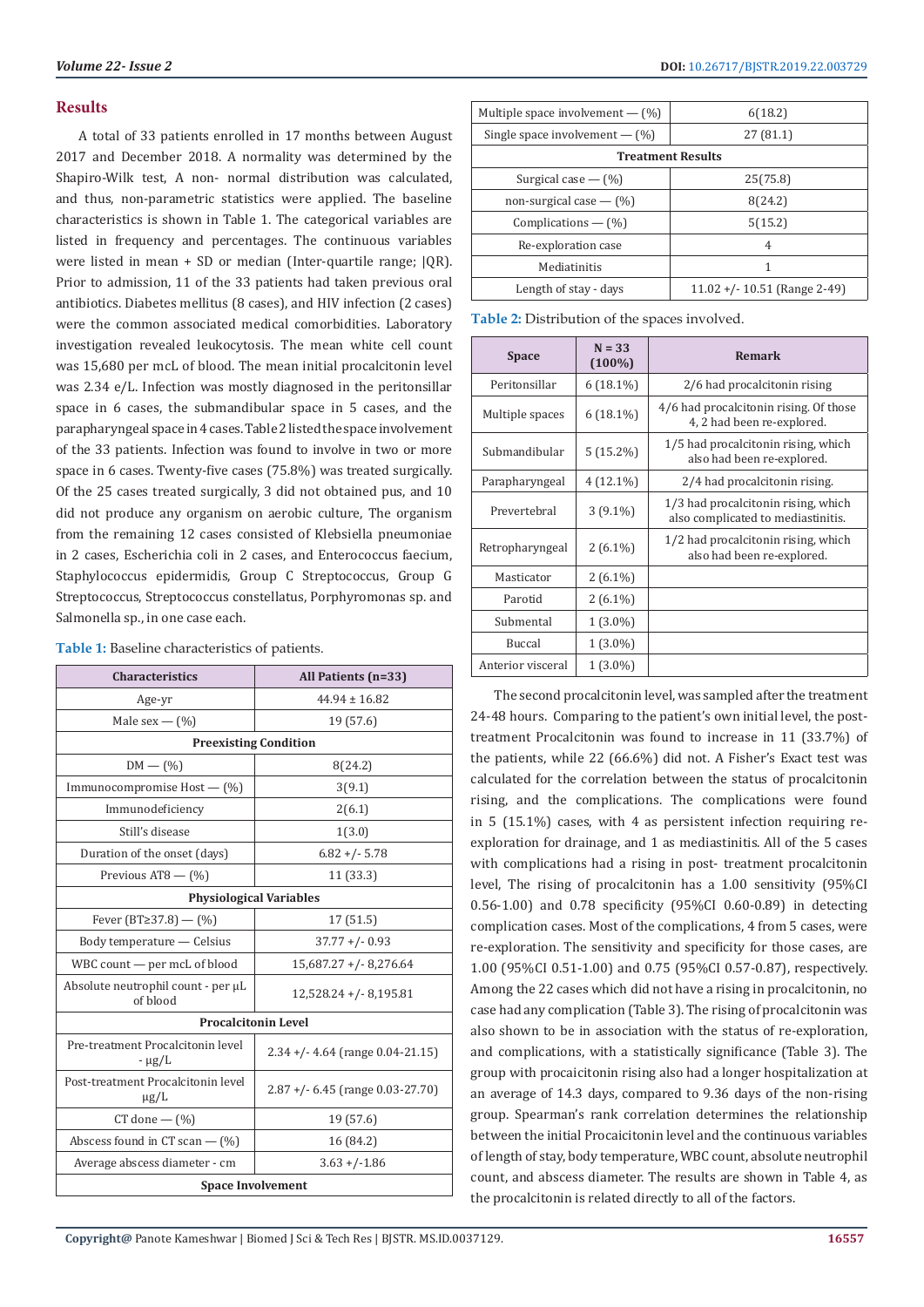| Table 3: Relation of Procalcitonin rising and the complication. |  |  |
|-----------------------------------------------------------------|--|--|
|-----------------------------------------------------------------|--|--|

|                | Procalcitonin<br><b>Rising</b> | <b>Procalcitonin not</b><br><b>Rising</b> |           | <b>P-Value</b> |
|----------------|--------------------------------|-------------------------------------------|-----------|----------------|
| Complication   |                                |                                           |           |                |
| Yes            | 5                              | 0                                         | $OR = NA$ | $0.002*$       |
| No             | 6                              | 22                                        |           |                |
| Re-exploration |                                |                                           |           |                |
| Yes            |                                | O                                         | $OR = NA$ | $0.008*$       |
| No             |                                | 22                                        |           |                |

**Table 4:** Relation of Procalcitonin to parameters.

| <b>Parameters</b>                | Correlation<br>Coefficient | P Value    |
|----------------------------------|----------------------------|------------|
| Length of stay $(N=33)$          | 0.355                      | $0.043*$   |
| Body temperature (N=33)          | 0.643                      | $< 0.001*$ |
| WBC count (N=33)                 | 0.242                      | 0.175      |
| Absolute neutrophil count (N=33) | 0.271                      | 0.127      |
| Abscess diameter $(N=12)$        | 0.273                      | 0.391      |



**Figure 1:** ROC curve of pre-treatment procalcitonin predicting a prolonged LOS of 7 days and over. Note: Diagonal segments are produced by ties.

A statistical significance is seen with the relation to the length of stay, and the body temperature. A Mann-Whitney U test determines the correlation between the Procalcitonin level and the categorical variables of the status of previous antibiotics use, multiple space, surgical condition, and positive complications. No statistical significance was found (Table 5). A ROC curve analysis was used to find the level of the procalcitonin, predicting a poor outcome of the treatment. Figure 1 shows a ROC curve to predict a prolonged 7 days and over of hospitalized days (Figure 1). Area under the curve of 0.771 indicates a fair predicting test. A procalcitonin level of 0.155 and over, can predict a prolonged stay of 7 days and over, with a 100% sensitivity (CI 96.30- 100%), and a 44% specificity (Cl 34.67-53.77%). A prolonged stay of 14 days and over, the complication rate, and the re-exploration rate, have an area under

the curve of 0.611, 0.512, and 0.451 respectively, which indicate a poor predicting test for those factors.

**Table 5:** Relation of Procalcitonin to parameters.

| <b>Characteristics</b> | <b>Numbers</b><br>(%) | Procalcitonin — mean<br>$+/-$ sd | P-value |  |
|------------------------|-----------------------|----------------------------------|---------|--|
|                        |                       | Previous Antibiotics             |         |  |
| Yes                    | 11(33.3)              | 3.57 V-7.32                      |         |  |
| No                     | 22 (67.7)             | $1.73 - 1$ -/- 2.48              | 0.633   |  |
|                        |                       | Multiple Space Infection         |         |  |
| Yes                    | 6(18.1)               | $3.394/-3.42$                    | 0.183   |  |
| No                     | 27 (81.9)             | 2.11 41 - 4.89                   |         |  |
|                        | Complication          |                                  |         |  |
| Yes                    | 5(15.2)               | $0.564/-0.72$                    | 0.802   |  |
| No                     | 28 (84.8)             | $2.66 + (-4.98)$                 |         |  |
| Surgical case          |                       |                                  |         |  |
| Yes                    | 25 (75.8)             | $2.184/- 3.56$                   | 0.475   |  |
| No                     | 8(24.2)               | $2.864/-7.39$                    |         |  |

#### **Discussion**

In normal subjects circulating procalcitonin concentrations are low (<0.05 ng/mL) It is detectable within 2-4 hours and peaks within 6- 24 hours, contrast to CRP which begins to rise after 12-24 h and peaks at 48 hours [13]. Unlike WBC, Procalcitonin production is not impaired by neutropenia or other immunosuppressive states, and is valuable in patients with febrile neutropenia [14]. Despite having a below level of detection as a normal value (<0.01 microgram/ liters} in healthy individuals, the cut-points of association shown in each study are high varied, from 0.1 to 1.0 micrograms/liters [6], depending on multiple factors, and presumably organ related, Traditionally, WBC rising has prompted surgeons for possible treatment failures [3]. In recent years, Procalcitonin has been established as an inflammation marker with respect to various infectious disease. If there is infection persistence after treatment, which can be found in cases with difficult surgical drainage, the bacteria and the endotoxins increases. An abnormally high WBC, and high fever usually accompanied, but is also affected by multiple factors. Anti-pyretic and anti-inflammatory medications may have impact. Despite there were no previous study on the relation of procalcitonin and the infections of the deep neck spaces, we believe that procalcitonin, being a proven inflammation marker in various infections of the body, does reflect an infection of the deep neck, especially since it is predominantly bacterial in origin.

Our study did show that procalcitonin reflect a persistent infection in the post-treatment period. None of the 22 cases without procalcitonin rising had complications. In other words, rising of procalcitonin has a 1.00 negative predictive value in predicting complications. High Procalcitonin also correlates to severity, which is had proven true for the first time for infections of the neck spaces